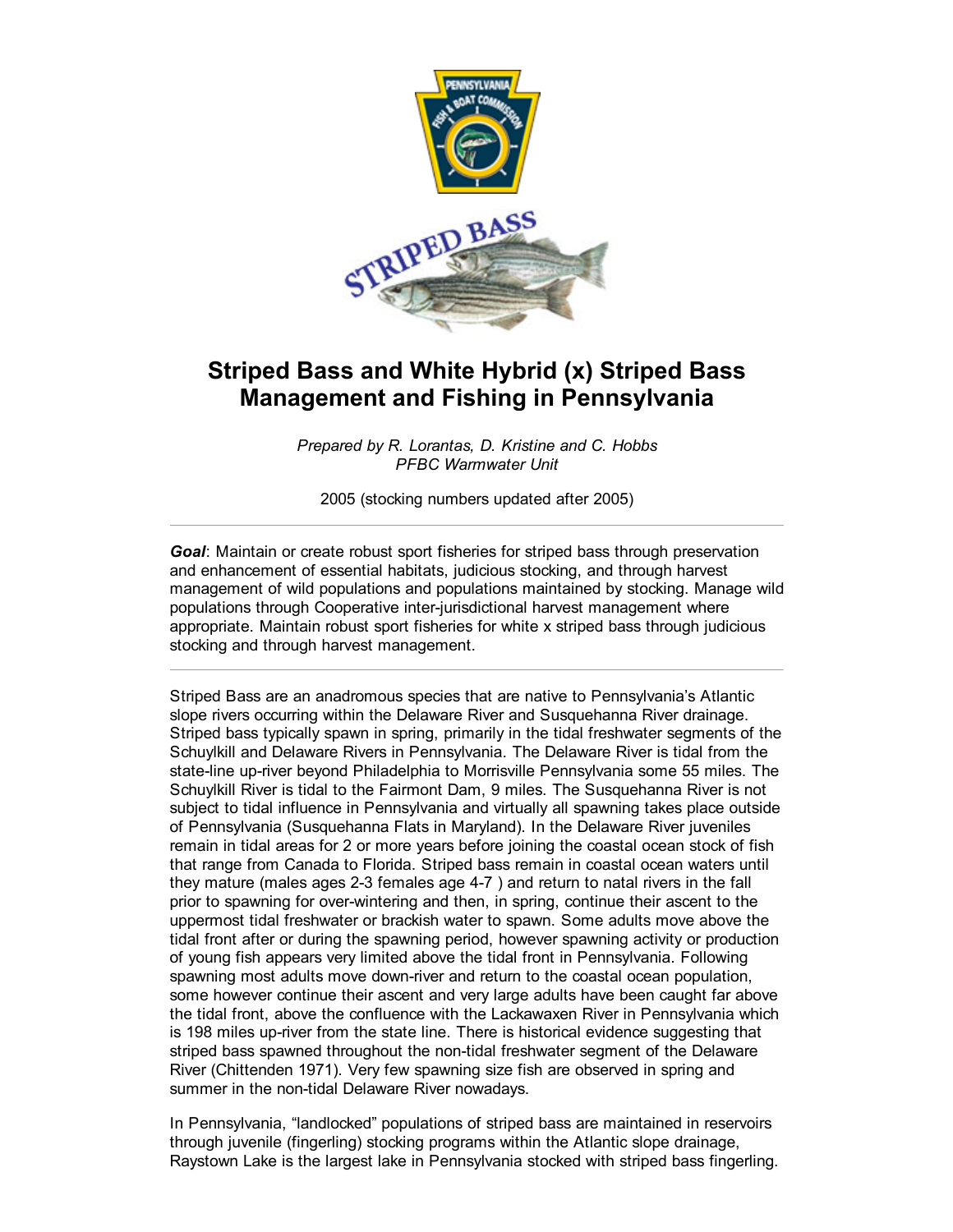Striped bass eggs are semi-buoyant and incubation periods are brief and unique. Spawning and fertilization takes place in a flowing river at temperatures of 59-64°F, eggs develop and hatch as they float down-river within the water column, which typically does not extend past 72 hours (3 days) and can be as short as 48 hours. Some landlocked populations have become self-sustaining above dams on coastal rivers outside of Pennsylvania. Characteristics and water quality of rivers upstream of our large reservoirs in Pennsylvania appears inadequate for spawning and egg incubation. To sustain reservoir populations of striped bass, fingerlings are maintenance-stocked in late spring (Table 1). Fishery biologists insure pelagic forage fish (alewife) are abundant and that summer-time thermal habitat is suitable in reservoirs into which striped bass are stocked. These characteristics typically limit stocking to Pennsylvania's larger reservoirs.

| Table 1. | Striped bass and white bass x striped bass (hybrid stripers) stocking<br>by the Pennsylvania Fish and Boat Commission |                     |             |                      |             |  |  |
|----------|-----------------------------------------------------------------------------------------------------------------------|---------------------|-------------|----------------------|-------------|--|--|
| Year     |                                                                                                                       | <b>Striped bass</b> |             | White x striped bass |             |  |  |
|          | <b>Adult</b>                                                                                                          | Fingerling          | Fry         | Fingerling           | Fry         |  |  |
| 1975     | 0                                                                                                                     | 43,000              | $\mathbf 0$ | 0                    | 0           |  |  |
| 1976     | 0                                                                                                                     | 117,525             | 0           | 0                    | 0           |  |  |
| 1977     | 0                                                                                                                     | 75,250              | 0           | 51,410               | 50,000      |  |  |
| 1978     | 0                                                                                                                     | 53,202              | 0           | 48,700               | 0           |  |  |
| 1979     | 0                                                                                                                     | 60,000              | $\mathbf 0$ | 41,170               | 0           |  |  |
| 1980     | 0                                                                                                                     | 30,200              | 0           | 0                    | 0           |  |  |
| 1981     | 0                                                                                                                     | 100,675             | 0           | 12,325               | 0           |  |  |
| 1982     | 0                                                                                                                     | 95,000              | 0           | 20,180               | 0           |  |  |
| 1983     | 0                                                                                                                     | 133,790             | 0           | 132,750              | 0           |  |  |
| 1984     | 0                                                                                                                     | 31,450              | 0           | 213,317              | 0           |  |  |
| 1985     | 0                                                                                                                     | 136,551             | 0           | 27,500               | 0           |  |  |
| 1986     | 0                                                                                                                     | 134,000             | 0           | 132,000              | 0           |  |  |
| 1987     | 0                                                                                                                     | 90,377              | 200,000     | O                    | 0           |  |  |
| 1988     | 0                                                                                                                     | 111,335             | 200,000     | 109,000              | 0           |  |  |
| 1989     | 0                                                                                                                     | 147,725             | 200,000     | 23,000               | 1,085,000   |  |  |
| 1990     | 0                                                                                                                     | 203,255             | 100,000     | 131,065              | 0           |  |  |
| 1991     | 0                                                                                                                     | 221,184             | 100,000     | 86,575               | 0           |  |  |
| 1992     | 0                                                                                                                     | 152,255             | 100,000     | 23,500               | 0           |  |  |
| 1993     | 0                                                                                                                     | 112,000             | 54,000      | 7,946                | 0           |  |  |
| 1994     | 0                                                                                                                     | 264,751             | 3,252,000   | 0                    | 0           |  |  |
| 1995     | 0                                                                                                                     | 89,000              | 2,103,000   | 99,306               | 0           |  |  |
| 1996     | 0                                                                                                                     | 82,450              | 0           | 121,180              | $\mathbf 0$ |  |  |
| 1997     | 230                                                                                                                   | 401,501             | 0           | 0                    | 0           |  |  |
| 1998     | 0                                                                                                                     | 264,536             | $\mathbf 0$ | 33,450               | 0           |  |  |
| 1999     | 0                                                                                                                     | 239,087             | 0           | 144,350              | 0           |  |  |
| 2000     | 600                                                                                                                   | 270,476             | $\pmb{0}$   | 11,400               | 0           |  |  |
| 2001     | 0                                                                                                                     | 223,906             | 0           | 158,148              | 0           |  |  |
| 2002     | 0                                                                                                                     | 24,081              | 0           | 92,336               | 0           |  |  |
| 2003     | 0                                                                                                                     | 446,716             | 6,650,000   | 89,295               | 0           |  |  |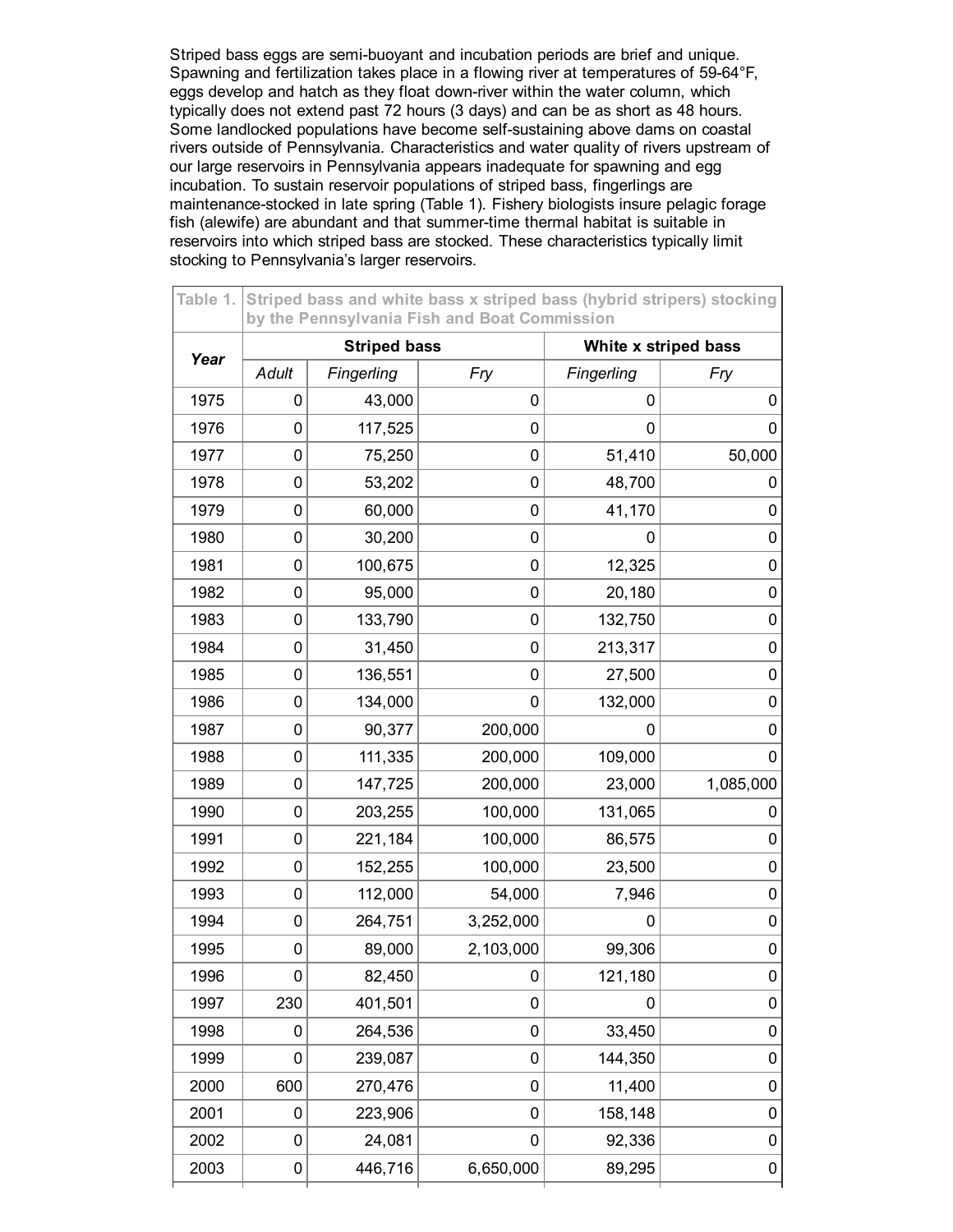| 2004 |           | 37,017  | 13,690,000 | 93,125 |  |
|------|-----------|---------|------------|--------|--|
| 2005 | າ7<br>ا ے | 301,050 | 7,499,998  | 45,492 |  |
| 2006 |           | 352,922 | 6,880,000  | 50,670 |  |

Harvest management and water quality improvements have played a pivotal role in recovery of wild anadromous Atlantic striped bass populations from Maine to Florida. Pennsylvania has played an important role in both the water quality improvement arena and the harvest management arena. In the water quality arena, installation of secondary sewage treatment systems at municipalities along the Delaware River in the 1970's reduced organic loads by more than 75% and improved dissolved oxygen levels in the river in the vicinity of Philadelphia which benefited survival of juvenile fish of all fish species (Weisberg and Burton 1993). In terms of harvest management, Pennsylvania engages in Cooperative management of important anadromous species through participation in the Delaware River Fish and Wildlife Management Cooperative, comprised of states bordering the Delaware River and Federal agencies responsible for anadromous species and habitat management, and the Atlantic State Marine Fisheries Commission, comprised of all Atlantic Coast States engaged in collective harvest and habitat management of coastal fishes. Consistent harvest management is achieved by collective measurement of production of young striped bass, monitoring adult striped bass density, measuring mortality levels, monitoring commercial harvest and monitoring angler harvest using a variety of survey methods. Pennsylvania has monitored adult striped bass abundance in the tidal Delaware since 1995. Harvest levels are adjusted by manipulation of size and creel limits such that harvest rates do not exceed pre-determined levels based upon coast-wide striped bass stock assessments. Abundance, catch, and harvest have improved dramatically since imposition of moratoria in the 1980's and subsequent restrictions on harvest, which serve to maintain relatively high densities. To sustain robust populations, minimum size limits are set relatively high, currently 28 inches with a 2 fish daily limit, and in the tidal Delaware River a closed spawning season in April and May to sustain a robust coastal population. Carefully regulated commercial fisheries for striped bass exist in Delaware Bay outside of Pennsylvania. Striped bass have historically been commercially important in Delaware Bay.

Fisheries for white x striped bass, a fast growing, interspecific hybrid between striped bass and white bass are sustained though stocking and harvest management. Stocking is necessary to maintain populations of white x striped bass in waters where fisheries exist. White x striped bass are typically cultured by Fish and Wildlife agencies outside of Pennsylvania for stocking within Pennsylvania. Fry or fingerling derived from culture operations are provided to the Pennsylvania Fish and Boat Commission in exchange for fish routinely cultured in Pennsylvania. If white x striped bass hybrids are received as fry they are reared to fingerling size at Pennsylvania Fish and Boat Commission hatcheries. If received as fingerling they are directly stocked into waters as described in management plans. White x striped bass not only exhibit fast growth but also tolerate thermal habitats which are warmer than can be tolerated by striped bass. Reservoir thermal characteristics in summer determine, in part, whether striped bass or white x striped bass are suitable for stocking. In addition, within the Susquehanna River and Delaware River drainages, in Pennsylvania, stocking of white x striped bass only takes place where reservoir escape is limited or prevented, such as flood control reservoirs. Preventing escape insures back crossing with indigenous striped bass does not occur and preserves the genetic integrity of native striped bass. White x striped bass are stocked into both rivers and reservoirs in the Ohio drainage in Pennsylvania where back crossing with indigenous white bass is unknown. Since 1967, on average, in excess of 67,000 white x striped bass fingerling have been annually stocked into rivers and reservoirs across Pennsylvania to sustain populations for angling (Table 1).

With respect to harvest of striped bass and white x striped bass hybrids in inland waters, where stocking sustains populations, a minimum size limit of 20 inches is applied with a daily creel limit of 2 (combined species). In setting the size limit in inland waters, striped bass hybrid maximum size was considered (Fig. 1), since both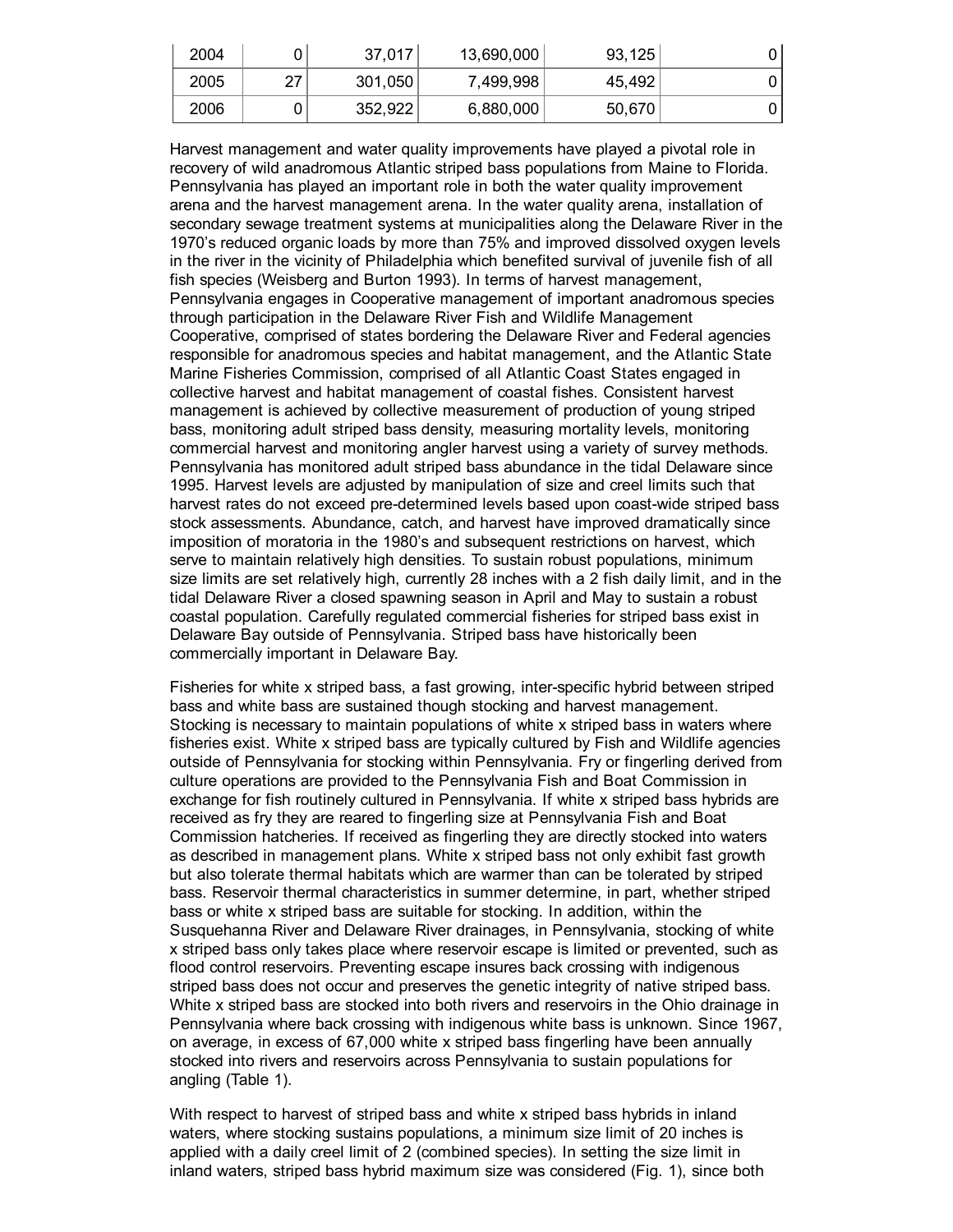striped bass and white x striped bass hybrids are occasionally stocked in the same waters. Setting the size limit the same would avoid any problem associated with misidentification. A Pennsylvania striped bass attains a length of 20 inches in 4.5 years. It requires approximately 4 years for a white x striped bass hybrid to reach the minimum length limit. White x striped bass hybrids are shorter lived and do not attain the large sizes of striped bass (Fig. 1).

## Figure 1. Average length of striped bass (March-June) and white x striped bass (March-June) collected by Fisheries Biologists in assessment gear in Pennsylvania. Average lengths for white bass (March –June), and white perch (March – October), Pennsylvania's other "true bass", are also depicted for comparison.



Biologists routinely examine growth of striped bass by measuring length, weight, and taking a scale sample to determine age during assessments. In Pennsylvania, a 28 inch striped bass is approximately 9 years old and weights 7.4 pounds. We have tabulated average ages and weights for a variety of lengths of striped bass in Pennsylvania (Table 2). Anglers find these tables useful in approximating the weight and age of their catch.

| Table 2. Average weight and average age of striped bass and white x<br>striped bass (hybrid stripers) at a given length (March-June). |                     |       |                      |       |  |
|---------------------------------------------------------------------------------------------------------------------------------------|---------------------|-------|----------------------|-------|--|
|                                                                                                                                       | <b>Striped bass</b> |       | White x striped bass |       |  |
| <i><b>Inches</b></i>                                                                                                                  | Pounds              | Years | Pounds               | Years |  |
| 4                                                                                                                                     | 0.1                 | 0.2   | 0.1                  | 0.8   |  |
| 4.5                                                                                                                                   | 0.1                 | 0.3   | 0.1                  | 0.9   |  |
| 5                                                                                                                                     | 0.1                 | 0.4   | 0.1                  | 0.9   |  |
| 5.5                                                                                                                                   | 0.1                 | 0.5   | 0.1                  |       |  |
| 6                                                                                                                                     | 0.1                 | 0.7   | 0.1                  | 1.1   |  |
| 6.5                                                                                                                                   | 0.1                 | 0.8   | 0.1                  | 1.1   |  |
| 7                                                                                                                                     | 0.1                 | 0.9   | 0.1                  | 1.2   |  |
| 7.5                                                                                                                                   | 0.1                 | 1     | 0.2                  | 1.3   |  |
|                                                                                                                                       |                     |       |                      |       |  |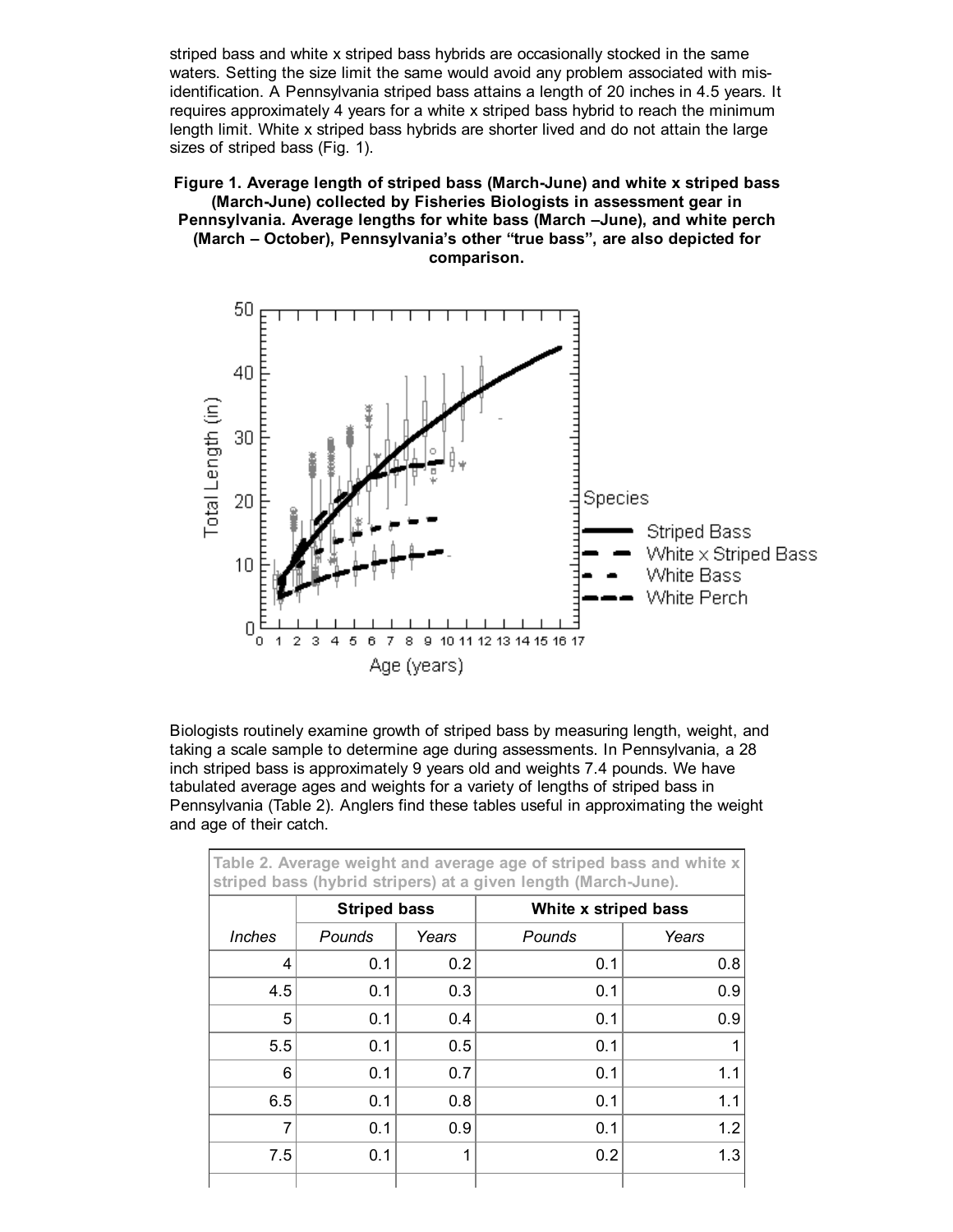| 8    | 0.2 | 1.1                     | 0.2         | 1.3                  |
|------|-----|-------------------------|-------------|----------------------|
| 8.5  | 0.2 | 1.3                     | 0.2         | 1.4                  |
| 9    | 0.2 | 1.4                     | 0.3         | 1.5                  |
| 9.5  | 0.3 | 1.5                     | 0.4         | 1.5                  |
| 10   | 0.3 | 1.7                     | 0.4         | 1.6                  |
| 10.5 | 0.4 | 1.8                     | 0.5         | 1.7                  |
| 11   | 0.5 | 1.9                     | 0.6         | $1.8\,$              |
| 11.5 | 0.5 | $\overline{\mathbf{c}}$ | 0.7         | 1.9                  |
| 12   | 0.6 | 2.2                     | 0.8         | $\overline{c}$       |
| 12.5 | 0.7 | 2.3                     | 0.9         | $\overline{2}$       |
| 13   | 0.8 | 2.5                     | $\mathbf 1$ | 2.1                  |
| 13.5 | 0.9 | 2.6                     | 1.2         | 2.2                  |
| 14   | 1   | 2.7                     | 1.3         | 2.3                  |
| 14.5 | 1.1 | 2.9                     | 1.5         | 2.4                  |
| 15   | 1.3 | 3                       | 1.6         | 2.6                  |
| 15.5 | 1.4 | 3.2                     | 1.8         | 2.7                  |
| 16   | 1.5 | 3.3                     | 2           | 2.8                  |
| 16.5 | 1.7 | 3.5                     | 2.3         | 2.9                  |
| 17   | 1.9 | 3.6                     | 2.5         | 3                    |
| 17.5 | 2.1 | 3.8                     | 2.8         | 3.2                  |
| 18   | 2.3 | 3.9                     | 3           | 3.3                  |
| 18.5 | 2.5 | 4.1                     | 3.3         | 3.5                  |
| 19   | 2.7 | 4.2                     | 3.7         | 3.6                  |
| 19.5 | 2.9 | 4.4                     | 4           | $3.8\,$              |
| 20   | 3.2 | 4.5                     | 4.4         | 4                    |
| 20.5 | 3.4 | 4.7                     | 4.7         | $\overline{4.2}$     |
| 21   | 3.7 | 4.9                     | 5.1         | 4.4                  |
| 21.5 | 4   | 5                       | 5.6         | 4.6                  |
| 22   | 4.3 | 5.2                     | 6           | 4.9                  |
| 22.5 | 4.6 | 5.4                     | 6.5         | 5.2                  |
| 23   | 4.9 | 5.5                     | 7           | 5.5                  |
| 23.5 | 5.3 | 5.7                     | 7.5         | 5.8                  |
| 24   | 5.7 | 5.9                     | 8.1         | 6.2                  |
| 24.5 | 6   | 6.1                     | 8.6         | 6.7                  |
| 25   | 6.4 | 6.2                     | 9.2         | 7.3                  |
| 25.5 | 6.9 | 6.4                     | $\cdots$    |                      |
| 26   | 7.3 | 6.6                     | $\cdots$    | $\cdots$             |
| 26.5 | 7.8 | 6.8                     | $\cdots$    |                      |
| 27   | 8.2 | $\overline{7}$          |             |                      |
| 27.5 | 8.7 | 7.2                     |             | $\ddotsc$            |
| 28   | 9.3 | 7.4                     |             | $\ddot{\phantom{0}}$ |
| 28.5 | 9.8 | 7.6                     | $\cdots$    | $\cdots$             |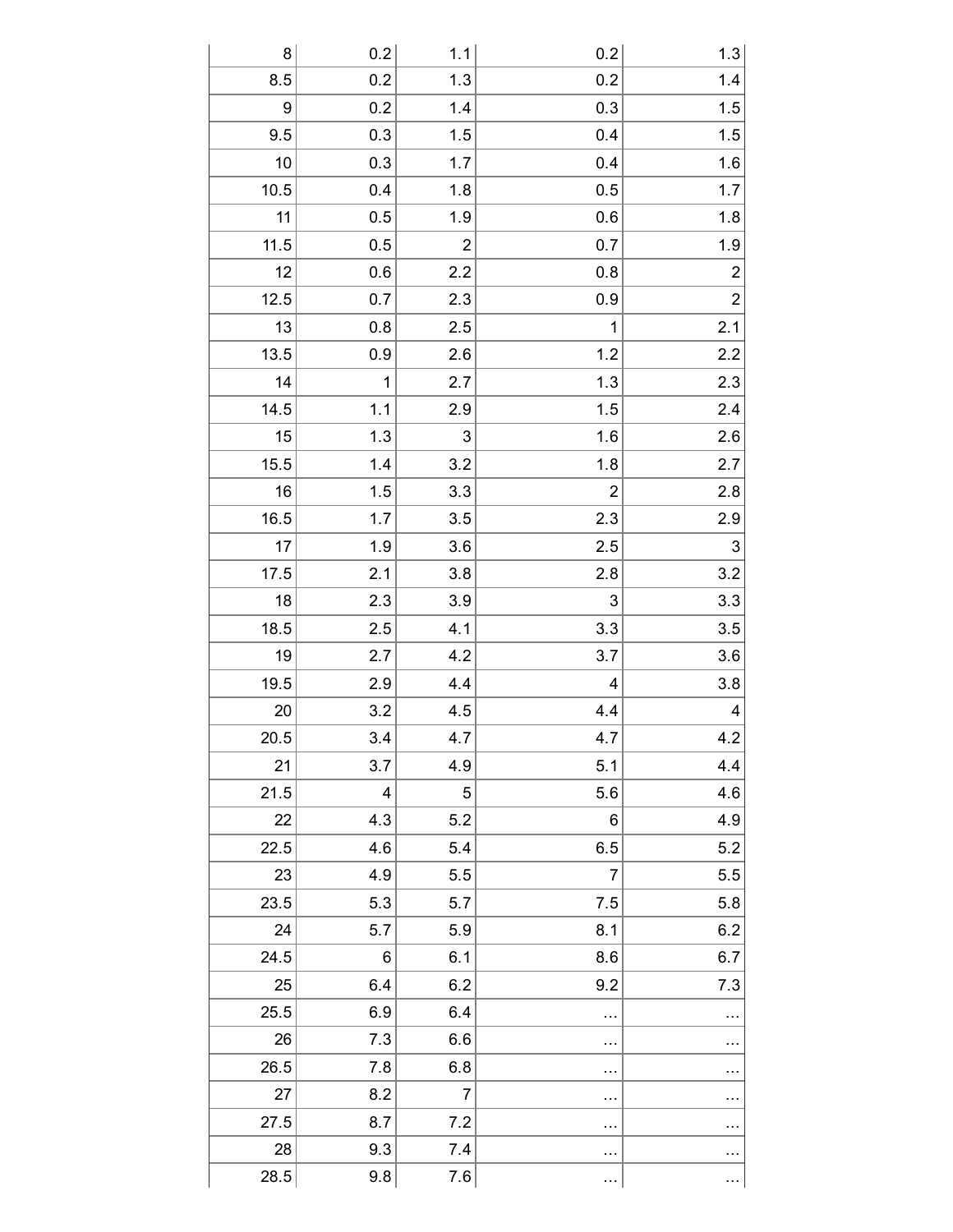| 29   | 10.3 | 7.8  | $\cdots$  |          |
|------|------|------|-----------|----------|
| 29.5 | 10.9 | 8    | $\cdots$  |          |
| 30   | 11.5 | 8.2  | $\cdots$  | $\cdots$ |
| 30.5 | 12.2 | 8.4  |           |          |
| 31   | 12.8 | 8.6  |           |          |
| 31.5 | 13.5 | 8.8  | $\ddotsc$ |          |
| 32   | 14.2 | 9.1  |           |          |
| 32.5 | 14.9 | 9.3  |           |          |
| 33   | 15.6 | 9.5  |           |          |
| 33.5 | 16.4 | 9.8  |           |          |
| 34   | 17.2 | 10   | .         | $\cdots$ |
| 34.5 | 18   | 10.2 |           | $\cdots$ |
| 35   | 18.9 | 10.5 |           |          |
| 35.5 | 19.8 | 10.7 | $\cdots$  |          |
| 36   | 20.7 | 11   |           |          |
| 36.5 | 21.6 | 11.3 |           |          |
| 37   | 22.5 | 11.5 | $\cdots$  |          |
| 37.5 | 23.5 | 11.8 | $\cdots$  |          |
| 38   | 24.6 | 12.1 | $\ddotsc$ |          |
| 38.5 | 25.6 | 12.3 | $\ddotsc$ |          |
| 39   | 26.7 | 12.6 | $\ddotsc$ |          |
| 39.5 | 27.8 | 12.9 | $\cdots$  |          |
| 40   | 28.9 | 13.2 |           |          |
| 40.5 | 30.1 | 13.5 |           |          |
| 41   | 31.3 | 13.9 |           |          |
| 41.5 | 32.5 | 14.2 |           | $\cdots$ |
| 42   | 33.8 | 14.5 |           | $\cdots$ |
| 42.5 | 35.1 | 14.8 | $\cdots$  |          |
| 43   | 36.5 | 15.2 | $\cdots$  | $\cdots$ |
| 43.5 | 37.8 | 15.5 | $\cdots$  |          |
| 44   | 39.2 | 15.9 | $\cdots$  | $\cdots$ |
| 44.5 | 40.7 | 16.3 | $\cdots$  |          |
| 45   | 42.2 | 16.7 | $\cdots$  |          |
| 45.5 | 43.7 | 17.1 | $\cdots$  | $\cdots$ |
| 46   | 45.2 | 17.5 | $\cdots$  | $\cdots$ |
| 46.5 | 46.8 | 17.9 | $\cdots$  | $\cdots$ |
| 47   | 48.4 | 18.3 | $\cdots$  |          |
| 47.5 | 50.1 | 18.8 | $\cdots$  |          |
| 48   | 51.8 | 19.3 | $\cdots$  | $\cdots$ |
| 48.5 | 53.6 | 19.7 | $\cdots$  |          |

Catching striped bass and white x striped bass can be accomplished from the shoreline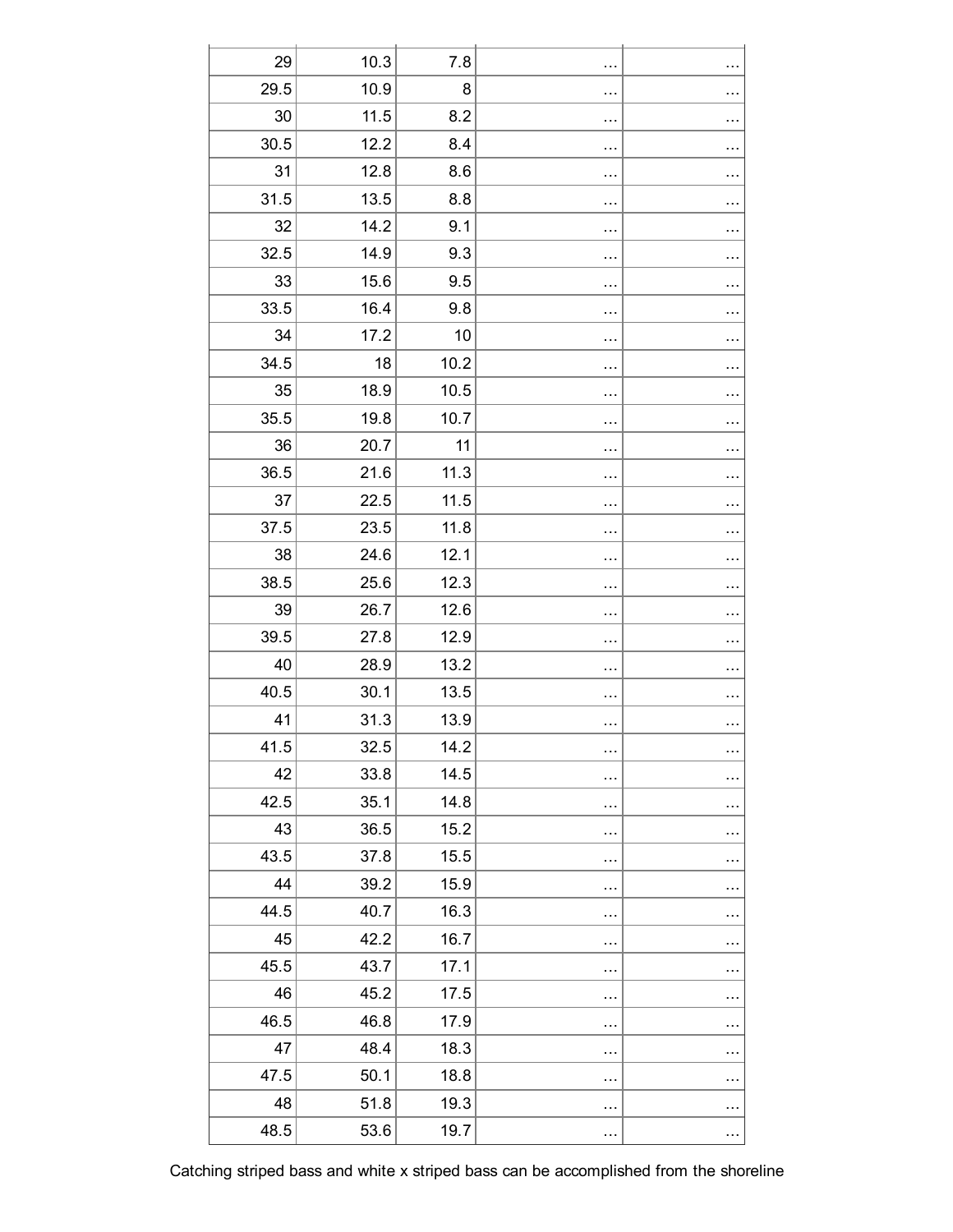of a river or reservoir or from the deck of a boat. Both casting and trolling are popular methods. Both live baits and artificial baits are effective. Popular baits in inland waters include large live baits (live trout and alewife) as well as a variety of minnow shaped crank baits and jigs. Popular baits on the Delaware River include bloodworms, live herring, chicken liver and artificial baits such as minnow shaped crank baits and jigs. Whatever your bait choice, locations depicted on our GIS maps will enhance your success. Striped bass can be caught almost any time of year from many waters, however on the Delaware River and tributaries, adults of this anadromous species are more available in Pennsylvania in spring, when they migrate from lower Delaware Bay and the ocean for spawning. Biologists conduct creel surveys to estimate angler catch or catch per hour for various fish species in association with harvest evaluation. Creel surveys show that catch rates are highest in rivers (Fig. 4) and medium size reservoirs (Fig. 2) in spring. Large reservoirs (Fig. 3) yield highest catch rates in fall. White x striped bass hybrids can be caught most any time, as well, generally though, highest catch per hour occurs in spring and summer in large reservoirs and rivers (Fig. 3 and 4).

## Figure 2. Average catch per angler hour of striped bass from medium size Pennsylvania reservoirs. Surveys detailing white x striped bass catch rate were not available.



Figure 3. Average catch per angler hour of striped bass and white x striped bass, from large size Pennsylvania reservoirs.



Figure 4. Average catch per angler hour of striped bass and white x striped bass, from Pennsylvania rivers.